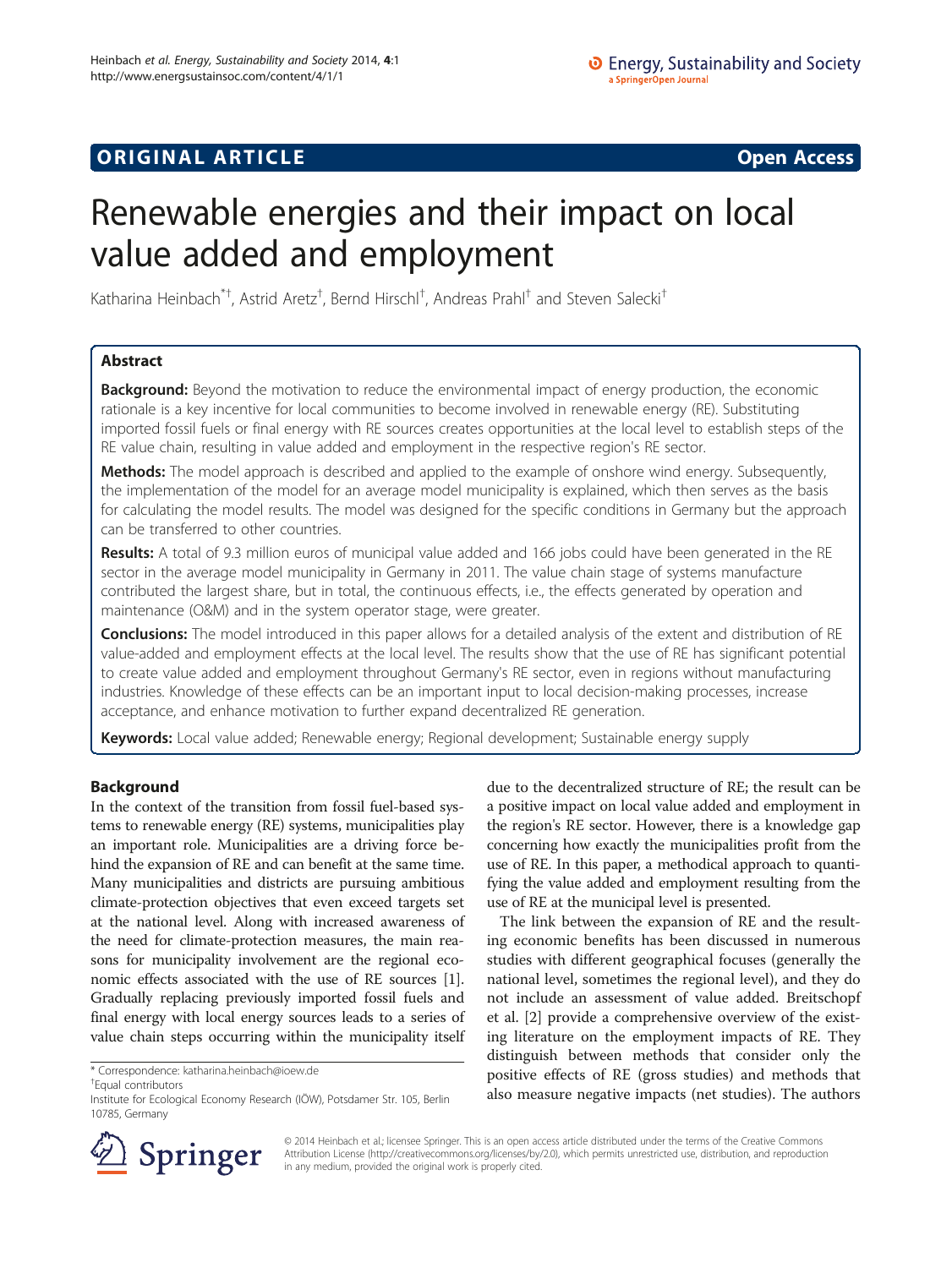present six methodical approaches and conclude that the gross input–output modeling approach is most suitable for analyses at the national level, due to its universal approach, which allows for very detailed technology and country-specific adjustments if data are available. A generally more accurate approach would be the macroeconomic modeling approach, which takes into account detailed information on specific technologies and countries and enables conclusions on questions concerning time horizon, regional levels, economic dimensions, and impact indicators. An important statement is that the quality of input data is most crucial for all methods mentioned. The various types of profits and costs at the national level in Germany were analyzed in Breitschopf et al. [[3,4\]](#page-8-0); the latter includes the results of Lehr et al. [[5\]](#page-8-0) regarding employment effects. Lehr et al. [\[5](#page-8-0)] apply an input–output model designed to link economic and environmental aspects. Their input data are based on a survey of relevant companies in the RE sector that covers the direct economic effects of investment and operating activities. The information collected is used as input data for the input–output model to calculate additional indirect effects. Like every other input–output model, it is not transferable to the municipal level because of a lack of regional economic statistics. In Federal Institute for Research on Building, Urban Affairs and Spatial Development (BBSR) [\[6\]](#page-9-0), a method to quantify local value added was developed; however, it does not cover the entire value chain, but only the operation phase.

In Coon et al. [\[7](#page-9-0)], an input–output model established for the state of North Dakota (USA) is used to determine the regional economic effects of the enhanced expansion of RE facilities in the recent years, namely, wind turbines and ethanol plants. In this economic study, direct and indirect first-round effects are collected by means of a survey of the relevant regional companies. The empirical data are then used as input data for the regional input–output model to determine additional indirect second-round effects. The model solely considers economic integration within the state in question. The results include one-time effects caused by construction activities and also annual effects of ethanol production and wind turbine operation; however, the authors do not explicitly report value-added effects, but rather a limited set of economic figures. Employee income and regional fiscal revenue are components of regional value added in accordance with the addition method used in the model developed by the Institute for Ecological Economy Research (IÖW) and henceforth referred to as the 'IÖW model'. Without further calculations, however, it is not possible to establish the third component of the regional value added, as business volume and overall economic activity do not directly correlate with business profits; thus, the results of this study do not represent a complete

analysis of value added. In general, though, the model is suitable for the analysis of value-added effects in the RE sector and is almost the same as that applied by Lehr et al. [[5\]](#page-8-0), although it does not cover substitution or crowding out of other economic activities. As this regional input– output model was developed by the authors through multiple studies, the transferability to other regions is relatively restricted, as well as limited by the considerable effort required to develop a regional input–output table.

Another study that relies on an input–output model was published by the Spanish Renewable Energy Association (APPA) [\[8](#page-9-0)]. The authors determine the various economic, social, and environmental effects of RE at the national level in Spain, explicitly including value-added and employment effects. Their input data are drawn from financial statements and questionnaires in order to illustrate a specific economic sector for RE activities and to calculate the contribution of RE to national gross domestic product (GDP). The questionnaires also provide information about the provisioning structure of the sector in order to determine the results of spin-off effects in the rest of the economy through the application of the input–output model; these effects are comparable to the indirect effects presented by Lehr et al. [\[5](#page-8-0)] and Coon et al. [[7\]](#page-9-0). The study also presents results for the economic effects of RE at the national level and is not transferable to the regional level, where the expansion of RE in Germany is being driven forward most. Furthermore, it is not clear whether the effects that have been calculated only include those generated by investment activities or whether plant operation activities are also being considered; the latter are important for already installed capacity and will become more important in future years. The subtraction method, calculating value added as the difference between revenues and expenditures, does not provide information about the distribution of overall effects across the various value-added components.

Hence, until recently, a transferable method providing a detailed analysis of the extent as well as the distribution of local value added and employment has been lacking. Given the varying potentials that each specific RE technology offers for generating local value added, the knowledge gap becomes even greater, a fact that is all the more surprising when one considers that the positive impact of RE on economic development is a central motive for local actors with respect to the expansion of RE in many communities [\[1\]](#page-8-0). Accordingly, the demand for such information and knowledge is great.

It was against this background that the IÖW developed a model to quantify the value-added and gross employment effects generated by RE on a local scale.<sup>a</sup> Thus, a transferable method is available that makes it possible to quantify the economic effects for an average municipality, as well as selectively for the most typical decentralized RE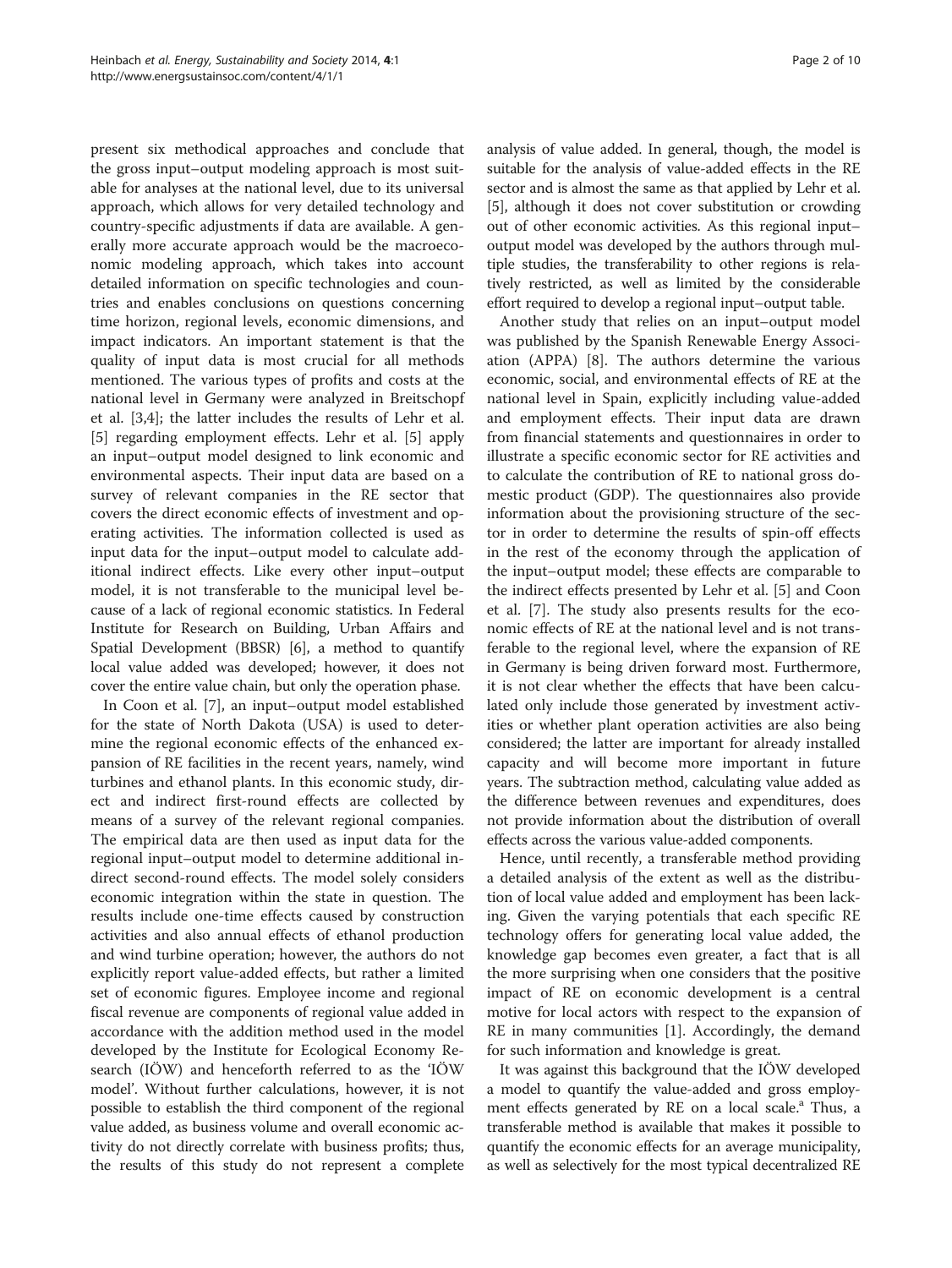technologies along the value chain. The model and the underlying methodology will be presented and discussed in this article. By way of illustration, the method will then be implemented for a model municipality, in order to demonstrate the potential value-added and employment effects achieved in an average municipality in Germany in 2011 by using RE. It must be noted that this approach does not provide actual data relating to regional valueadded effects like empirical data from the national accounts, but rather an estimate within the scope of the model to close the gap in the national accounts regarding the renewable energy branch.

## Methods

## Quantifying municipal value-added and employment effects

The IÖW model presently includes a wide range of RE technology value chains, representing a broad portfolio of distributed power and heat-generating facilities, the supply of biofuels for transport, wood fuels for power and heat generation, and local district heating networks fed by RE. Thus, essentially all technologies and plant sizes in the areas of electrical power and heat generation, as well as wood and biofuels, that would be applicable to an average German municipality are analyzed. Special RE cases such as large-scale hydropower, offshore wind energy, and deep geothermal, which, due to their site requirements, are found in only a few municipalities, are not currently included in the model.<sup>b</sup> The model was designed for the specific conditions in Germany and contains country-specific input data such as profitability and productivity figures for companies, wage levels, and the modeling of the German tax system. Nevertheless, the approach can be transferred to other countries if country-specific data are available and the tax methodology is adapted.

The primary basis for assessing value added in the model is an analysis of the specific turnovers relating to installed capacity<sup>c</sup> along the RE technology value chain. The analysis is restricted to turnovers directly relevant to RE (i.e., the components and services necessary to produce, install, and operate the RE technology). The value chains are broken down uniformly into four stages, reflecting the various phases of the life cycle of an RE facility, and thus provide for comparability across all technologies. The stages systems manufacture and planning and installation account for one-time impacts, arising before a facility is placed into operation. The stages *oper*ation and maintenance (O&M) and system operator, on the other hand, include annually re-occurring effects that continue throughout the entire operational lifespan of a facility. Research and development and dismantling are further stages, but they are not explicitly analyzed here, since their impact at the regional level is minor compared to the other stages. Nevertheless, their contribution to regional employment and value creation is included in the turnover approach.

The four stages of the value chain are in turn subdivided into various value chain steps, depending on the specific technologies involved. Systems manufacture includes the manufacture and production of the various components; O&M covers items such as maintenance and fuel costs; the system operator stage includes energy generation profits and their associated tax revenues.

For each of the value chain steps, the cost structures of investments in the specific technologies and system operations turnover are identified. Allocating the individual cost items to a step of the value chain makes it possible to determine the turnover for each of these steps. In the literature, the cost structures are generally stated relative to investment costs and, in part, relative to ancillary investment costs. Such a percentage-basis approach makes it possible to apply the cost structures to the specific investment costs, which are drawn from the current literature (market analyses, evaluation reports, etc.). In addition to these direct costs and revenues that arise through investments in the specific stages of the value chain, further operational revenues are generated. In contrast to (one-time) investment costs, these costs are incurred annually during the operational lifespan of a facility. During operation, a need for replacement parts arises, which generates an additional component demand that must be accounted for in the systems manufacture stage of the value chain.

The model follows the income approach to calculate value added. Model results correspond to the net value added provided by national accounts, i.e., gross value added minus depreciation. First, company profits and salaries created in the RE value chains are estimated, followed by an assessment of taxes paid by enterprises and employees. Thus, value added is decomposed into three components. Added together, these yield a total municipal value-added impact (see Figure [1\)](#page-3-0). Specifically, the three components are

- (1) After-tax profits of the participating enterprises
- (2) Net incomes of the employees involved
- (3) Taxes paid on business profits and on adjusted gross employee income.

With respect to taxes, it is possible to distinguish between municipal, state, and federal tax revenues. In the regional value-added analysis, taxes at the municipal level are significant; these consist primarily of trade tax and the municipal share of income taxes. The first two value-added components, profits and incomes, provide indirect benefits to the local municipality by increasing purchasing power and investment capital. Local tax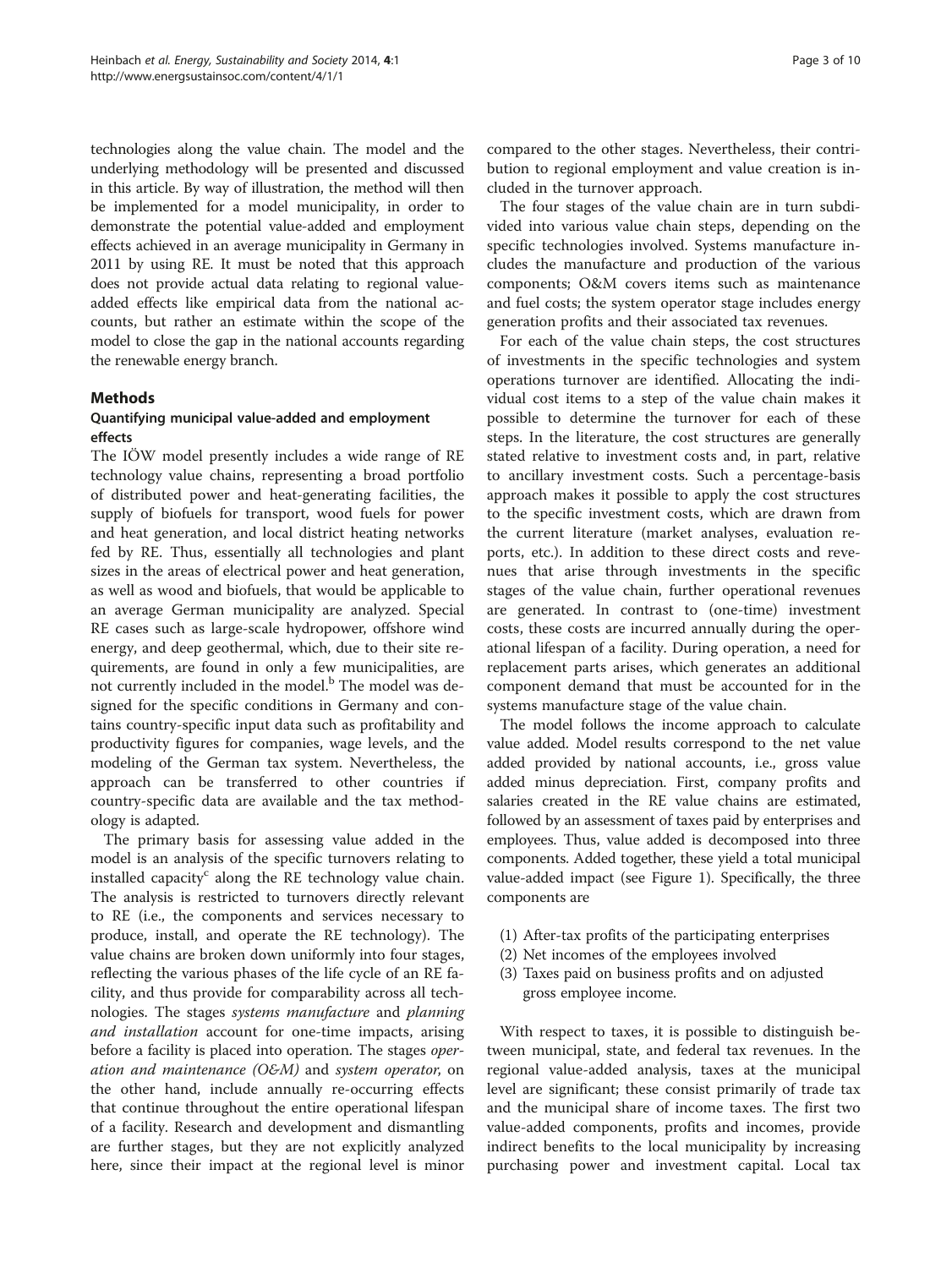<span id="page-3-0"></span>

revenues, on the other hand, flow directly into the municipal treasury.

#### Profits

To determine profits at each step of the value chain, the operating profit margin is utilized, which compares the annual profit (before taxes) of an enterprise to the turnover achieved in the same period. In this case, before-tax results were used for the calculation. The profit-turnover ratio is drawn from statistics compiled by Germany's central bank, the Deutsche Bundesbank [[9](#page-9-0)], which extrapolates figures based on data from the annual financial statements of German companies for the years 1997 to 2009. These pooled data include results from approximately 140,000 financial statements per year of non-financial enterprises, including both incorporated and non-incorporated companies. The classification of enterprises according to business activity in the Deutsche Bundesbank study is based on the German Classification of Economic Activities (WZ-2003) from the Federal Statistical Office. Because the various REs are not specifically itemized here, comparable branches for each value chain step were consulted. The average profit-turnover ratios of the various branches were used to establish a mean value for the years 2000 to 2009. In two cases, a different method had to be applied. For the assessment of the profits in the system operator stage, before-tax earnings were calculated with the help of average return on equity for each of the corresponding RE technologies; this information was drawn from the Renewable Energy Sources Act (EEG) Progress Report [[10\]](#page-9-0). The profits earned in connection with the provision of wood fuels were calculated from turnover minus cost of provision.

## Employment and income effects

Income effects as a function of turnover are determined for each of the value chain steps; in addition to the data

on income, this method also provides results on employment effects. Initially, the employment effect is calculated as the number of persons employed. The Federal Statistical Office publishes figures on employment numbers and turnover according to business branches following its own German Classification of Economic Activities (WZ-2008); these figures, broken down by branch, are allocated to the corresponding steps of the value chain. Thus, an indication of jobs per euro of turnover can be determined, which, when multiplied by turnover per kilowatt (kW) of installed capacity, yields a figure for the number of employees per kW. Wages and salaries in euros per kW are determined on the basis of average gross annual income in the business branch of the corresponding value chain step, as determined from Federal Statistical Office sources.

An exception is the calculation of management salaries for the system operator stage. Here, typical specific management compensation figures on a per kW basis were drawn from an analysis performed as part of the IÖW project EXPEED [[11](#page-9-0)]. The number of employees per kW is then determined as the quotient of the specific income and a typical gross monthly income for the corresponding Federal Statistical Office occupational category. In the case of the provision of wood fuels, the employment and income effects are determined on the basis of the specific working-time requirement for each of the value chain steps.

### Taxes

Calculation of the tax load of an enterprise is dependent on its corporate structure. The enterprises generating value added are therefore subdivided into incorporated and non-incorporated companies in order to account for differences in tax treatment. The calculation of net income is derived from gross annual incomes of the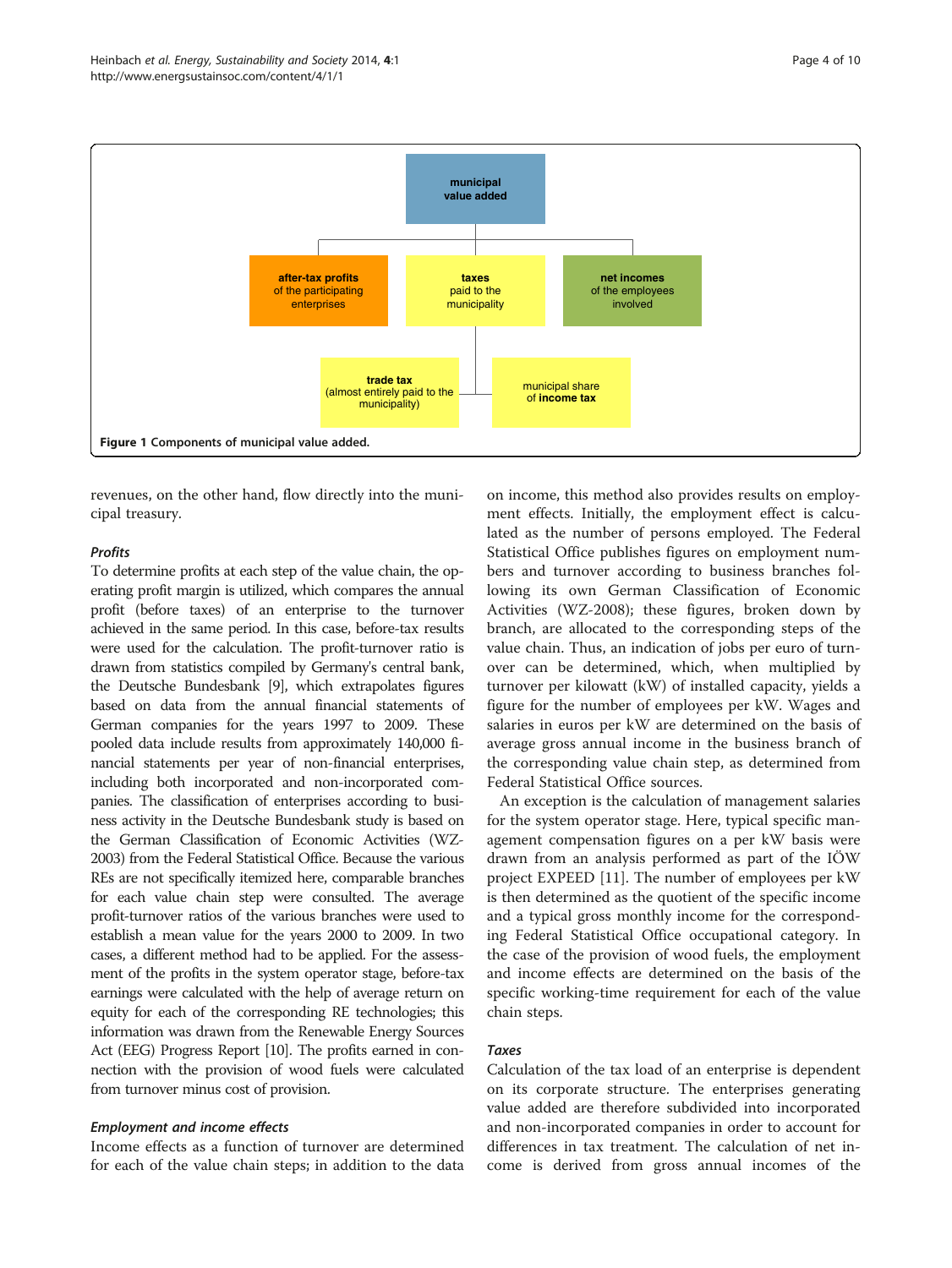occupational categories in the value chain stages under consideration, taking into account the current tax environment as well as social security contributions.

The municipalities profit in the value-added process in two ways. First, enterprise profits are subject to trade tax (Gewerbesteuer), which is paid almost entirely to the municipality. Only a tax levy has to be paid to the federal government and the states. Second, the municipalities receive a share of the taxes paid on wages and income, profiting from the additional income taxes paid by participants in a business partnership as well as from the payroll taxes of employees in the firms.

## Exemplification: the wind energy value chain

The following paragraph illustrates the methodology, using the example of the onshore wind energy value chain, and demonstrates technology-specific model results per kW of installed capacity. The German wind energy industry is well positioned internationally and accordingly enjoys a substantial level of exports; furthermore, the installation of wind energy plants in Germany itself generates substantial value added. Wind energy, like photovoltaics and biomass, plays an important role in job creation in the RE sector [[12\]](#page-9-0). Not only the producers of wind energy plants, but also plenty of component suppliers contribute to this development. In the IÖW model, the effects per kW of the specific value chain steps for wind energy plants are quantified as described. As base data for the model, it is necessary to establish the specific investment costs of a reference plant. In this case, a plant with a capacity of 2 megawatts (MW) was chosen, representing the current state of technology in the sector. The specific investment costs are drawn from [\[10](#page-9-0)] and are divided into investment costs for the wind power turbine and ancillary investment costs. These cost components are further broken down by position for the various steps of the value chain. The investment costs are split into separate components, for example, tower, generator, and rotor blades. The ancillary investment costs include items such as planning, installation, the foundation, grid access and connection, and ecological compensatory measures, which can be enforced by the authority to make up for the ecological damage caused by the installation of the wind energy plant (see Table 1). Alongside the one-time

Table 1 Stages and steps of the wind energy value chain

| Value chain stage         | Value chain step                                   |
|---------------------------|----------------------------------------------------|
| Systems manufacture       | e.g., tower, generator, rotor blade                |
| Planning and installation | e.g., grid connection, foundation                  |
| Operation and maintenance | e.g., service and maintenance,<br>insurance, lease |
| System operator           | Profits and associated taxes                       |

costs incurred in the installation phase of the plant, there are ongoing operating costs that have to be paid continuously during the operation phase. These are likewise further subdivided into the various components, e.g., service and maintenance, insurance, and electricity costs.

The value-added components are calculated for each cost position as described above. Figure [2](#page-5-0) shows the municipal value added of wind energy plants per kW broken down by stage of the value chain and component of value added. Figure [3](#page-5-0) shows the effects over a period of 20 years, the duration of remuneration according to the German Renewable Energy Sources Act (EEG).

## Method implementation for an average model municipality in Germany

The model outputs the specific value-added and employment effects in euros per kW of installed capacity (or per square meter of collector surface area) and employees per kW of installed capacity, respectively. On this basis, the effects can be quantified for various geographical reference areas (municipality, region, state, and country). To illustrate the effects of value added and employment in a typical municipality, the model was implemented for a model municipality in Germany. This municipality features 75,000 inhabitants, an installed generating capacity of the various RE technologies in accordance with the German average of installed capacity per capita, as well as an average manufacturing capacity in 2011, the year in question.

The basis for estimating the effects deriving from manufacturing, as well as planning and installation of new investments, was the addition to installed capacity in Germany in 2011. Import and export of components and technologies are taken into consideration by using export quotas drawn from Lehr et al. [[5\]](#page-8-0). To estimate value added and employment generated by the operation of the RE facilities, installed capacity in 2011 is relevant (installed capacity at the end of 2010 plus half of the capacity newly installed in 2011). Diverging from this methodology, the effects generated by biomass supply are based on consumption figures from 2011. After calculating the model results for Germany, the specific values per resident in Germany were derived and then multiplied by the number of residents in the model municipality.

Real municipalities do not necessarily cover the entire spectrum of RE, nor are local companies always fully engaged in all stages and steps of the value chain. In a study of an actual municipality, the model has to be adjusted to regional characteristics. Therefore, the model must be adjusted according to the actual industry and service structure of the respective region. This issue is addressed by collecting empirical data from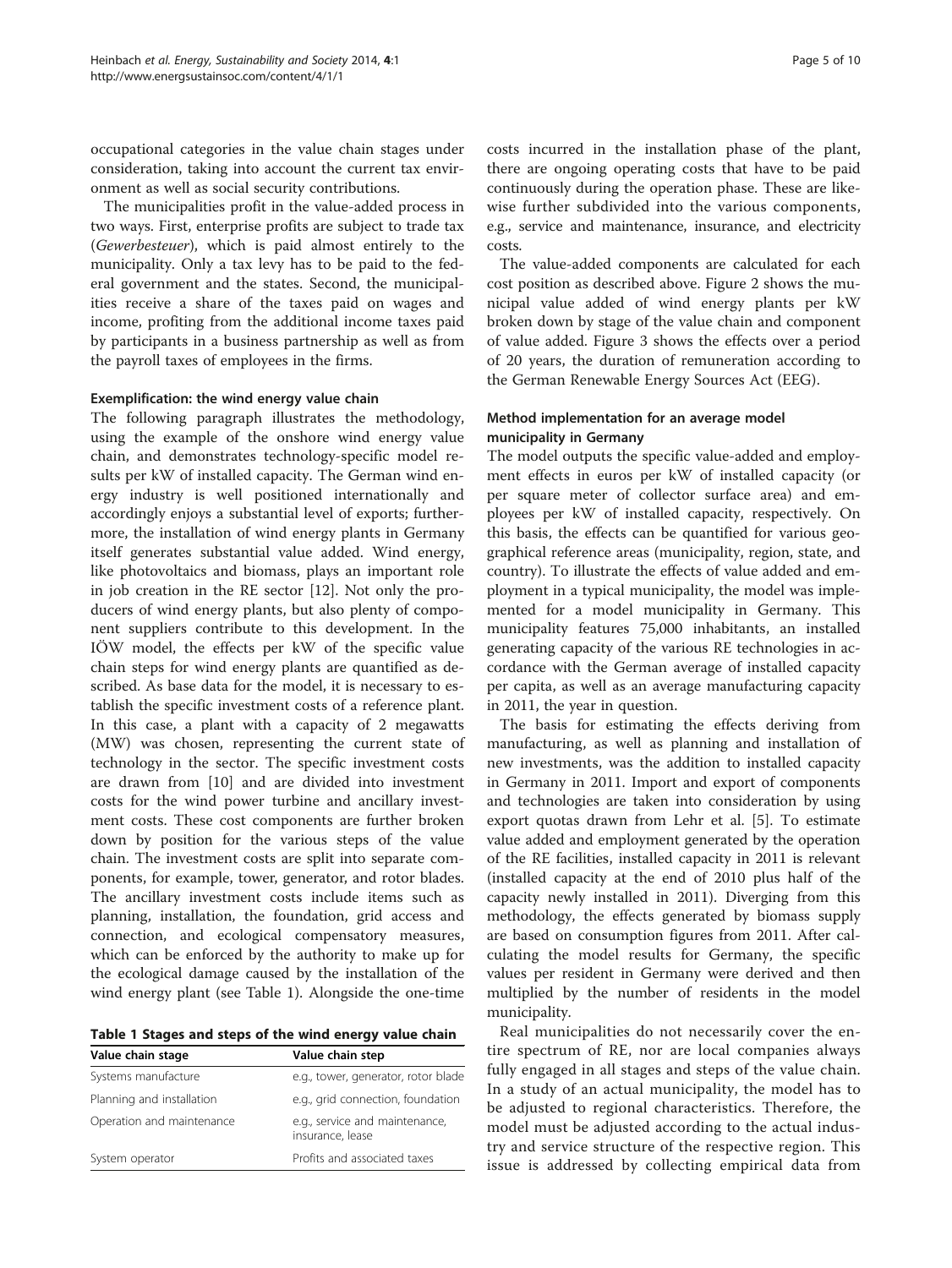<span id="page-5-0"></span>

local companies and by gaining insight from local branchspecific experts.

## Results

A total of 9.3 million euros of municipal value added was generated within the RE sector in the modeled average municipality in Germany in 2011. Figure [4](#page-6-0) shows the model results for the various RE technologies. The most important contribution, roughly 3.9 million euros, was generated by solar power. This can be explained by the enormous number of newly installed solar systems in 2011, which generated comparatively large effects in the value chain stages of systems manufacture and planning and installation (see Figure [5\)](#page-6-0). More than half of the value added in this industry consists of employee wages, followed by company profits. Wind energy accounts for almost 25% of total value added in the municipality, or 2.2 million euros. In this case, about 70% of

the value added was effects generated in the stages O&M and system operator (see Figure [5](#page-6-0)). Since the operation of wind energy plants is not as labor-intensive as the production of components, company profits contribute the largest portion. Of the total municipal value added, 4.4 million euros resulted from the after-tax profits of the participating enterprises and 4.1 million euros from the net incomes of the employees involved. The municipal share of the taxes paid on business profits and on adjusted gross employee income was 0.8 million euros. Approximately 166 workers in our average municipality were employed in the RE sector in 2011.

In Figure [5,](#page-6-0) the results for the four stages of the value chain are depicted. It can be seen that the systems manufacture stage contributed the largest share to the total municipal value added in 2011. But in total, the continuous effects, i.e., the effects generated by O&M and the system operator stage, were larger than the one-

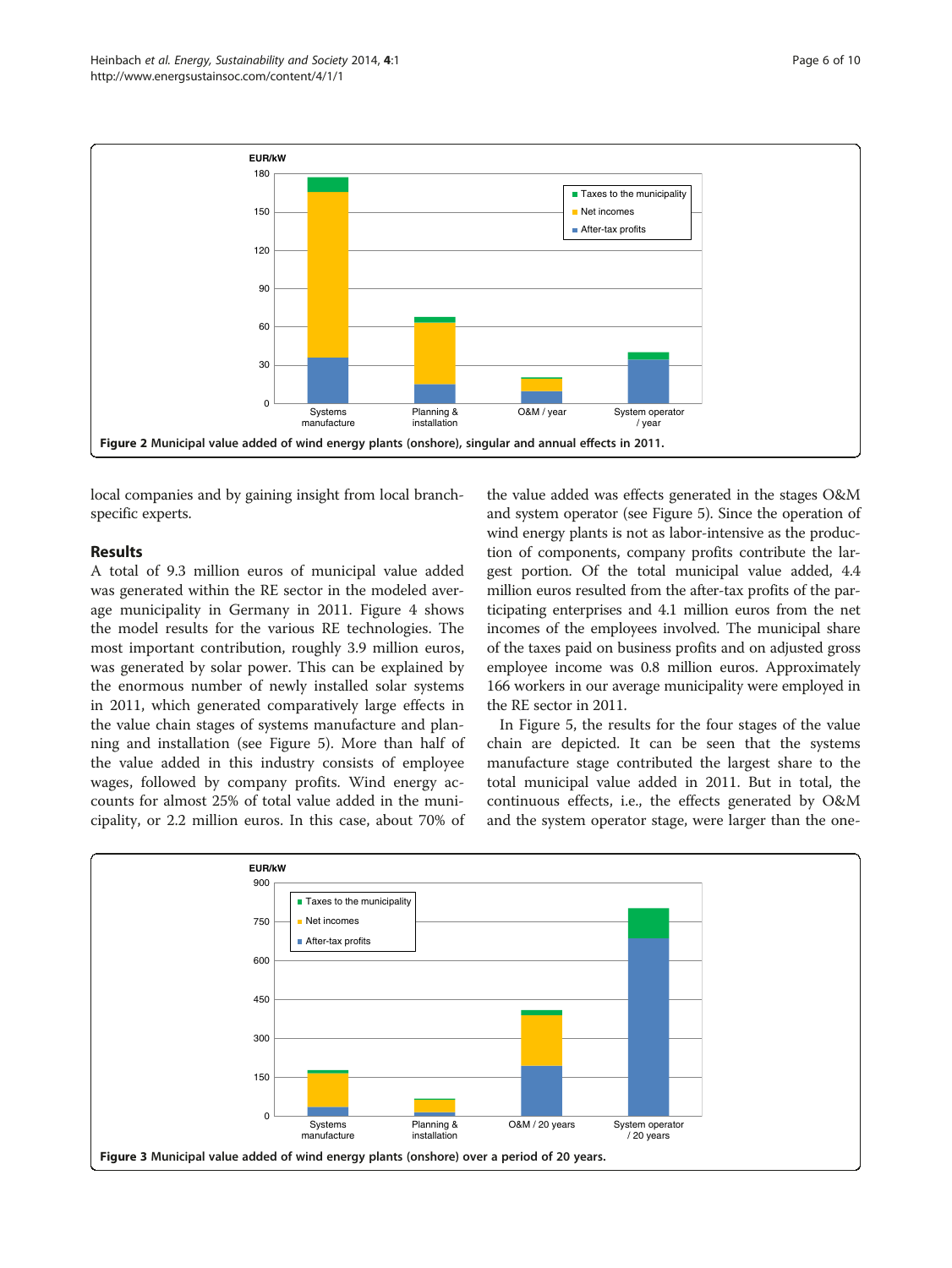<span id="page-6-0"></span>

time impacts of systems manufacture and planning and installation. Moreover, the magnitude of the continuous effects will go on to increase annually, as long as renewable energy expansion continues. This means that, although systems manufacture is certainly very important with respect to the value added by RE, the continuous effects are significant as well.

## **Discussion**

The model results for the average municipality in 2011 show that the use of RE technologies can make an important contribution to municipal value added and local employment. The extent of the impact on the local economy in the average municipality varies depending on the RE technology in question in the model, as can be seen in Figure 4. There are several reasons for this.

First, the effects depend on absolute installed capacity and biomass consumption in the municipality. At the same time, differences regarding the cost structures of investments in the specific technologies and the different feed-in tariffs under the German Renewable Energy Sources Act (EEG), as well as the specific employment intensities and the varying profitability of companies all lead to technology-specific profiles with regard to capacity-specific value-added and employment effects. Therefore, the regional technology mix also determines the municipal value added. As explained earlier, in most municipalities in Germany, not all of the stages and steps of the value chain will be present. This is especially true of the systems manufacture stage, since the location of large production facilities is limited to a small number of communities. However, since the companies along

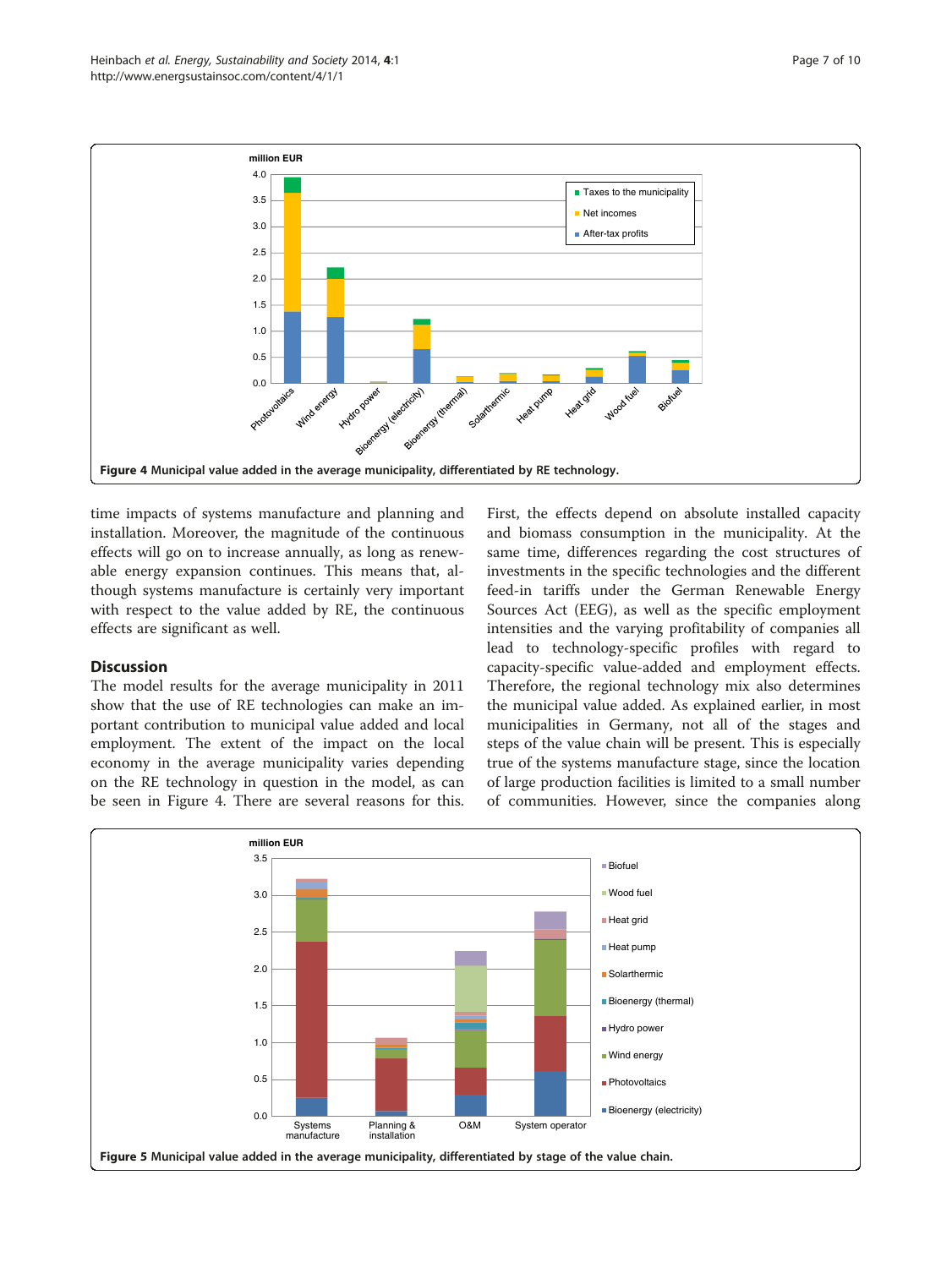the value chains and the investors are not necessarily located in the same region where the RE plants have been installed, this also applies for the three other stages of the value chain. It is important to understand that municipal value added is primarily generated by the companies that, among other things, plan and install the RE plants and operate the facilities. For example, a municipality with a wind farm within the municipal boundaries but no local companies or investors will only profit from part of the trade tax and the lease income. The largest share of the value-added effects will flow off to other regions. When looking at a specific region, only those steps of the value chain that are empirically observable or assumed to be taken by regional companies will be (proportionally) taken into account. Naturally, the municipality derives the greatest benefit if all of the value chain steps of a specific RE technology take place within the region. But, as the results for the model municipality show, significant effects can also be generated even when this is not the case, e.g., when there is no local production but a high level of installed RE capacity - on condition that a reasonable number of participating companies and investors are located within the region, and vice versa. This is good news for municipalities in regions with a lack of industrial manufacturing.

Using the method presented here, the direct effects generated by the use of RE systems can be quantified. The model, however, is not constructed to determine indirect effects generated by upstream value chain stages. A possible inclusion of these indirect effects, e.g., by coupling this model with other methods, such as input– output, might result in higher municipal value-added and employment effects. In order to compare the results with other studies, it is thus necessary to verify which type of effects is considered - only direct effects or also indirect effects - and how these are differentiated. It is also not possible to use the method presented here to quantify impacts on the local economy that result from the substitution or crowding out of economic activities (e.g., conventional energy generation) caused by the use of RE. Assessing these effects is a complex task and requires further research. Lehr et al. [[5\]](#page-8-0) have quantified net employment effects for various expansion scenarios at the national level; these demonstrate that the net effects are still positive overall. However, the distribution of the effects can be very heterogeneous, and this can mean that the balance is negative in some communities, whereas positive net effects are generated in other communities. Moreover, the methodology presented here focuses on monetary valuation and thus only represents one aspect of the assessment of sustainable business practices, as ecological and societal aspects are not considered here. Nonetheless, the economic effect of value added is an important criterion that can contribute an element of impartial objectivity.

As the description and implementation of the model above show, the IÖW model was especially designed to determine value-added effects of RE at the regional level. The bottom-up approach allows for the adjustment of different key figures relating to the examined region. Top-down approaches, such as the method used by Lehr et al. [[5\]](#page-8-0) and APPA [[8\]](#page-9-0), break down information generated on national level and do not use distinct regional data to analyze regional effects. This is a significant advantage of the IÖW model, since it allows the generation of more region-specific results. Another aspect that characterizes the IÖW model is the distinction of different value chain stages and single value chain steps to distinguish between one-time and continuous effects, and also between the different stake holders participating in the expansion of RE. Therefore, the IÖW model points out more than just employment effects as is the case in Lehr et al. [\[5](#page-8-0)], or value-added effects only relating to the O&M stage of the value chain, as calculated in BBSR [[6](#page-9-0)]. The more detailed design thus allows taking a closer look at regional economic indicators such as community tax revenues or the flow of energy generation profits across municipal borders. Consequently, the bottom-up approach used in the IÖW model with its distinction between 30 RE technologies and capacity increments as well as the differentiation of single value chain steps is a good tool to quantify value added and employment for different regional levels. For the determination of effects at national level, the research question is - amongst other factors - determinative for the choice of model listed in the 'Background' section.

## Conclusions

Knowledge of value added as well as employment generated in connection with RE technologies at the local and regional level is becoming increasingly important. The model developed by the IÖW can be used to quantify the technology-specific effects of value added and employment in the RE sector for various geographical units. The modular structure of the model, furthermore, allows the effects to be calculated for every step along the value chain as well as for each individual value-added component. Given knowledge of the locally installed RE capacity and the local RE companies along the value chain, it is possible to implement the model for various geographical areas. The potential for transferability is thus an important feature of this method. However, the model can only be used to calculate direct effects associated with the use of RE. As a consequence, the method presented here cannot be used to assess the effects generated on upstream value chain stages or the effects that occur due to the substitution or crowding out of economic activities as a consequence of RE expansion.

The model implementation for an average municipality in Germany in 2011 has shown systems manufacture,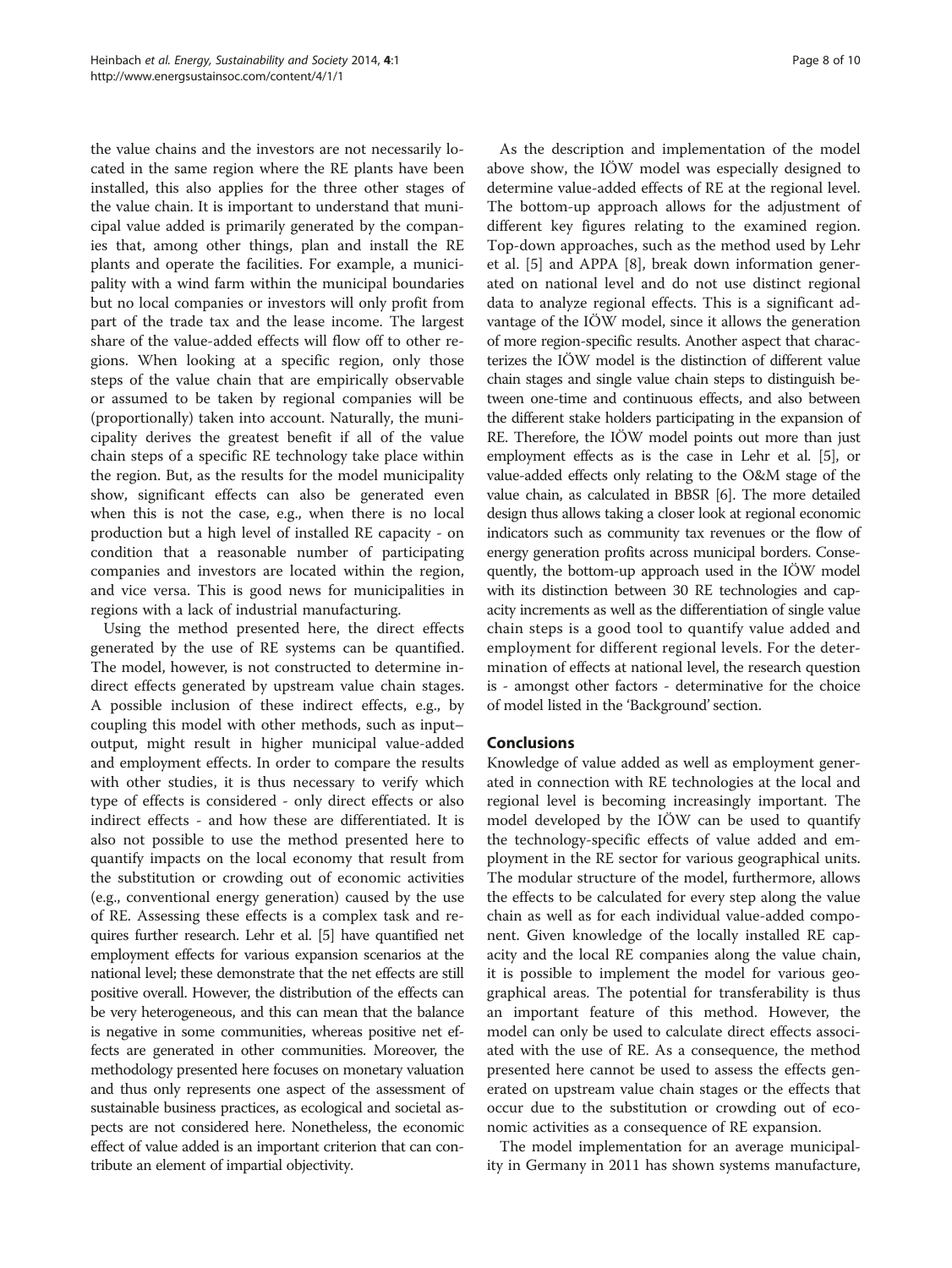<span id="page-8-0"></span>planning and installation, and also facilities operation to be sources of important value-added effects at the local level that can contribute considerably to employment in the municipality's RE sector. The production of plants and components accounts for about one third of the total municipal value added and is thus an important factor for German manufacturing industries. With the exception of systems manufacture, the majority of the value chain stages are widely distributed throughout the country, including rural areas, due to the decentralized nature of RE.<sup>d</sup> Thus, the use of RE has significant potential to create value-added and employment effects throughout Germany, as opposed to the limited number of locations that tends to be the case with energy production based on fossil fuels.

Furthermore, the analysis of value added and employment resulting from the deployment of RE in a specific municipality or region goes beyond the mere quantification of these regional economic effects. For instance, it can shed light on gaps in a specific value-added chain, i.e., those steps not yet addressed by companies or investors located within the region in question. In addition, collecting the input data necessary for implementing the model in a specific municipality or region (installed capacity, companies along the value chain, etc.) can facilitate targeted cluster management of the RE sub-sectors, as it focuses on the various enterprises and investors along the value chain. Moreover, quantifying the effects that can be generated by the use of RE sources in specific municipalities or regions makes it possible to compare the results with value-added and employment data from other sectors of the economy. As was pointed out in the 'Background' section, many local actors anticipate regional economic effects in connection with the expansion of RE but, in the majority of cases, do not know the magnitude of the effects in their municipality. Comparing the results with value-added and employment in other sectors can thus indicate the current economic relevance of the RE sector in the municipality. The assessment of local value-added and employment effects can thus be an important factor for local acceptance of RE technologies and the further expansion of RE in a region. In conclusion, knowledge about the opportunities as well as the success factors for expanding RE in a region can help communities benefit from a restructuring of the energy system towards a decentralized energy supply.

## **Endnotes**

<sup>a</sup>Meanwhile, the model has been extended to the quantification of effects at the state and federal levels.

<sup>b</sup>In a current research project, these RE technologies are being added to the model.

<sup>c</sup>The reference value for solar thermal systems is installed collector surface; for wood and biofuels, it is the amount produced.

<sup>d</sup>Depending on the RE technology, there are exceptions, such as the planning and installation of wind energy plants, which is mainly done by a small number of larger service providers in Germany.

#### Abbreviations

IÖW: Institute for ecological economy research (IÖW); kW: kilowatt; MW: Megawatt; O&M: Operation and maintenance; RE: Renewable energy.

#### Competing interests

The authors declare that they have no competing interests.

#### Authors' contributions

All authors made a significant contribution to the design and the further development of the model, focusing on different RE technologies. All authors drafted a part of the manuscript. All authors read and approved the final manuscript.

#### Authors' information

KH studied Geoecology (Diploma) with a major in environmental economics and environmental management. Since 2012, she is a researcher at the IÖW. Her main research focus is the analysis of regional economic effects of renewable energies, especially the utilization of biomass. AA studied Electrical Engineering and Mathematics (Diploma). She gained her doctorate in 2003. Since 2005, she is a researcher at IÖW. Her main research focuses are on renewable energies, sustainable development, assessment of energy systems, and technologies in general. BH is an Industrial Engineer (Diploma) and doctorate degree holder in political and social science. Since 2003, he leads the research field Sustainable Energy and Climate Protection at IÖW. Since 2012, he also is a professor at Lausitz University of Applied Science. His research focus is on the development and interdisciplinary analysis of energy and climate policy strategies and instruments, especially in the field of renewable energies. AP is a Business Economist (Diploma) and Ecological Economist (M.Sc.). He has worked as a researcher at the IÖW since the beginning of 2012. His research focus is on the economic evaluation of environmental policy tools, especially in the field of energy and climate policy. SS studied Economics (M.Sc.) with a major in energy economics. Since 2011, he is a researcher at the IÖW. His research focus is on the analysis of electricity markets and regional economic effects of renewable energies.

#### Received: 15 June 2013 Accepted: 22 December 2013 Published: 13 January 2014

#### References

- 1. Stablo J, Ruppert-Winkel C (2012) The integration of energy conservation into the political goal of renewable energy self-sufficiency – a German case study based on a longitudinal reconstruction. Sustainability 5:888–916
- 2. Breitschopf B, Nathani C, Resch G (2011) Review of approaches for employment impact assessment of renewable energy deployment. [http://](http://iea-retd.org/wp-content/uploads/2011/11/EMPLOY-task-1.pdf) [iea-retd.org/wp-content/uploads/2011/11/EMPLOY-task-1.pdf.](http://iea-retd.org/wp-content/uploads/2011/11/EMPLOY-task-1.pdf) Accessed 28 May 2013
- 3. Breitschopf B, Steinbach J, Ragwitz M, Hauptstock D, Diekmann J, Horst J, Lehr U (2011) Methodische Ansätze zur Analyse der Kosten und Nutzenwirkungen des Ausbaus erneuerbarer Energien im Wärmebereich. [http://www.erneuerbare-energien.de/files/pdfs/allgemein/application/pdf/](http://www.erneuerbare-energien.de/files/pdfs/allgemein/application/pdf/knee_2011_endbericht_bf.pdf) [knee\\_2011\\_endbericht\\_bf.pdf](http://www.erneuerbare-energien.de/files/pdfs/allgemein/application/pdf/knee_2011_endbericht_bf.pdf). Accessed 28 May 2013
- 4. Breitschopf B, Klobasa M, Sensfuß F, Steinach J, Ragwitz M, Lehr U, Horst J, Leprich U, Diekmann J, Braun F, Horn M (2010) Einzel- und gesamtwirtschaftliche Analyse von Kosten- und Nutzenwirkungen des Ausbaus erneuerbarer Energien im deutschen Strom- und Wärmemarkt. [http://www.erneuerbare](http://www.erneuerbare-energien.de/files/pdfs/allgemein/application/pdf/endbericht_ausbau_ee_2009.pdf)[energien.de/files/pdfs/allgemein/application/pdf/endbericht\\_aus](http://www.erneuerbare-energien.de/files/pdfs/allgemein/application/pdf/endbericht_ausbau_ee_2009.pdf)[bau\\_ee\\_2009.pdf.](http://www.erneuerbare-energien.de/files/pdfs/allgemein/application/pdf/endbericht_ausbau_ee_2009.pdf) Accessed 28 May 2013
- 5. Lehr U, Lutz C, Edler D, O'Sullivan M, Nienhaus K, Nitsch J, Breitschopf B, Bickel P, Ottmüller M (2011) Kurz- und langfristige Auswirkungen des Ausbaus der erneuerbaren Energien auf den deutschen Arbeitsmarkt. [http://](http://www.erneuerbare-energien.de/files/pdfs/allgemein/application/pdf/ee_arbeitsmarkt_bf.pdf)